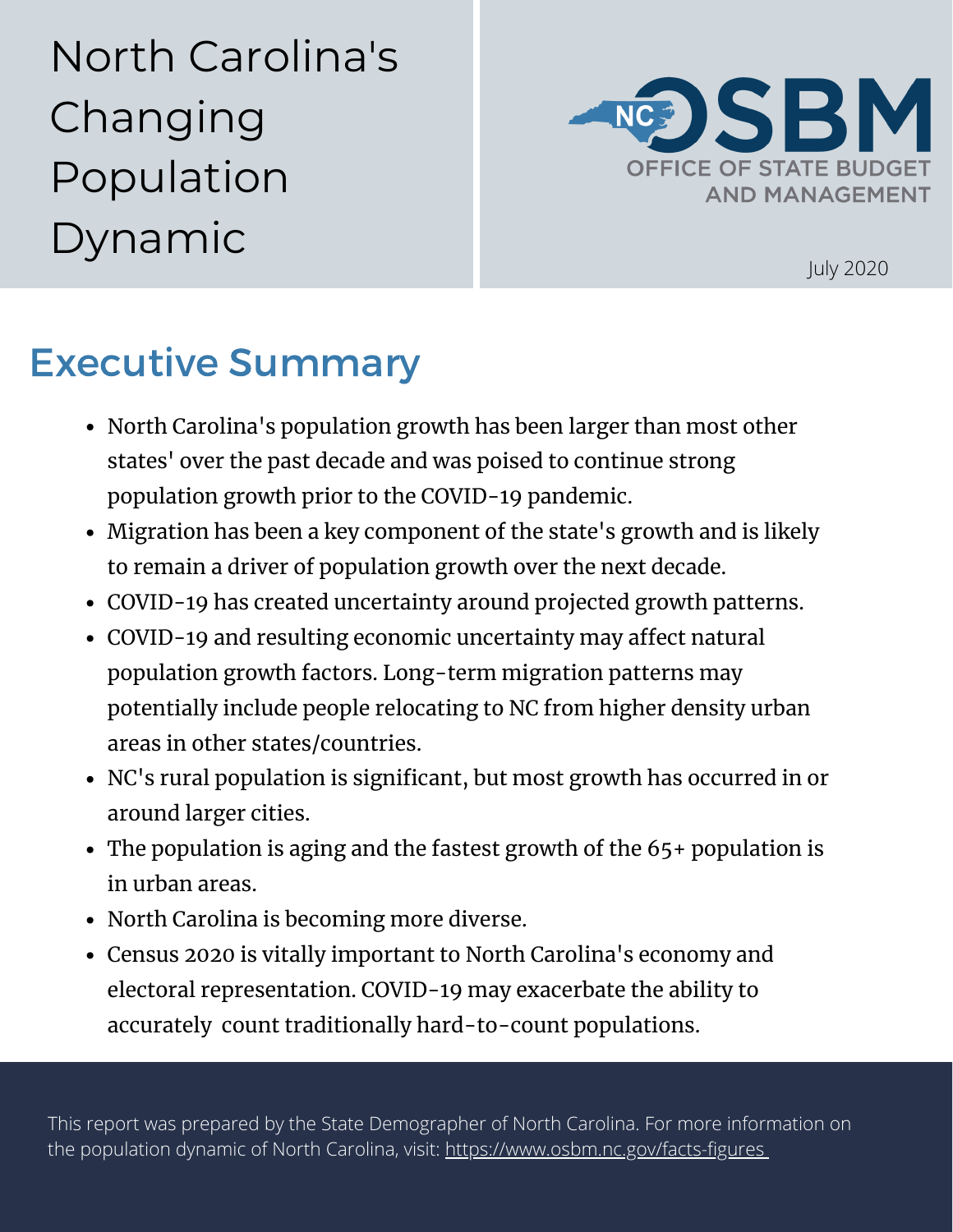#### NORTH CAROLINA POPULATION GROWTH COMPARED TO **OTHER STATES**

According to the US Census Bureau, the state has shown robust growth, adding roughly 952,000 people between 2010 and 2019. Despite a smaller numeric population increase compared to the 1990s and 2000s, North Carolina experienced the fourth largest numeric gain among states between 2010 and 2019, adding more people than Michigan, New York, Pennsylvania, and Ohio combined. North Carolina's population growth was surpassed by only Texas (+3.8 million), Florida (+2.7 million), and California (+2.3 million).

During the past decade, North Carolina became the ninth most populous state in the nation, with a population nearing 10.5 million in 2019 and, as a result, is expected to gain at least one additional congressional seat after the 2020 Census.

Prior to the COVID-19 pandemic, the State Demographer projected North Carolina would grow by an additional 245,000 people in this biennium, achieving a population of just less than 10.8 million by July 1, 2021. The economic fallout from the pandemic will likely depress growth in the short term due to limited migration, fewer births, and more deaths than previously projected. This may result in a population closer to 10.7 million by July 1, 2021.

# COVID-19 CHALLENGES PROJECTIONS

It will be at least a year before we fully understand the impact of COVID-19 on mortality and fertility, and therefore on natural population growth (defined as births minus deaths). So far, social distancing and other preventative procedures have limited deaths from the pandemic. Deaths in excess of what would be expected would lead to a smaller increase in natural population growth. Fertility rates could further depress growth as they often decline during uncertain times when couples delay major decisions such as having children.

Additionally, COVID-19 will likely challenge the other component of population growth – **net migration**.

While people move for a variety of reasons, chief among them is job opportunities. Even relocating retirees depend upon economic stability. Past economic downturns in the early 2000s and the Great Recession slowed the rate of net migration for the state's urban and rural counties alike (Figure 1). Prior to the pandemic, the rate of migration was gradually recovering from the Great Recession but had not yet returned to the levels of the previous decade.

In the longer term, the pandemic may draw *more* people to North Carolina from other areas, especially from high-density urban areas elsewhere in the United States and abroad.

**Past Economic Downturns Slowed Migration to North Carolina** Net Migrants Per 1,000 People by County Type, 2000 - 2018 25 20 15 10 5 \* 20<sup>5</sup> 20<sup>6</sup> 20<sup>9</sup> 20<sup>8</sup> 20<sup>9</sup> 20<sup>0</sup> 20<sup>0</sup> 20<sup>0</sup> 20<sup>0</sup> 20<sup>6</sup> 20<sup>6</sup> 20<sup>0</sup> 20<sup>6</sup> , 201 - 202 - 203 - 204 Rural Suburban Urban -State

**Figure 1**

Source: NC OSBM Population Estimates, Vintage 2018

4TH

NC experienced the 4th largest numeric gain among states between 2010 and 2019.

# 9TH

NC is now the 9th most populous state in the U.S.

10.7 M

Projected population of NC by July 2021 is 10.7 million.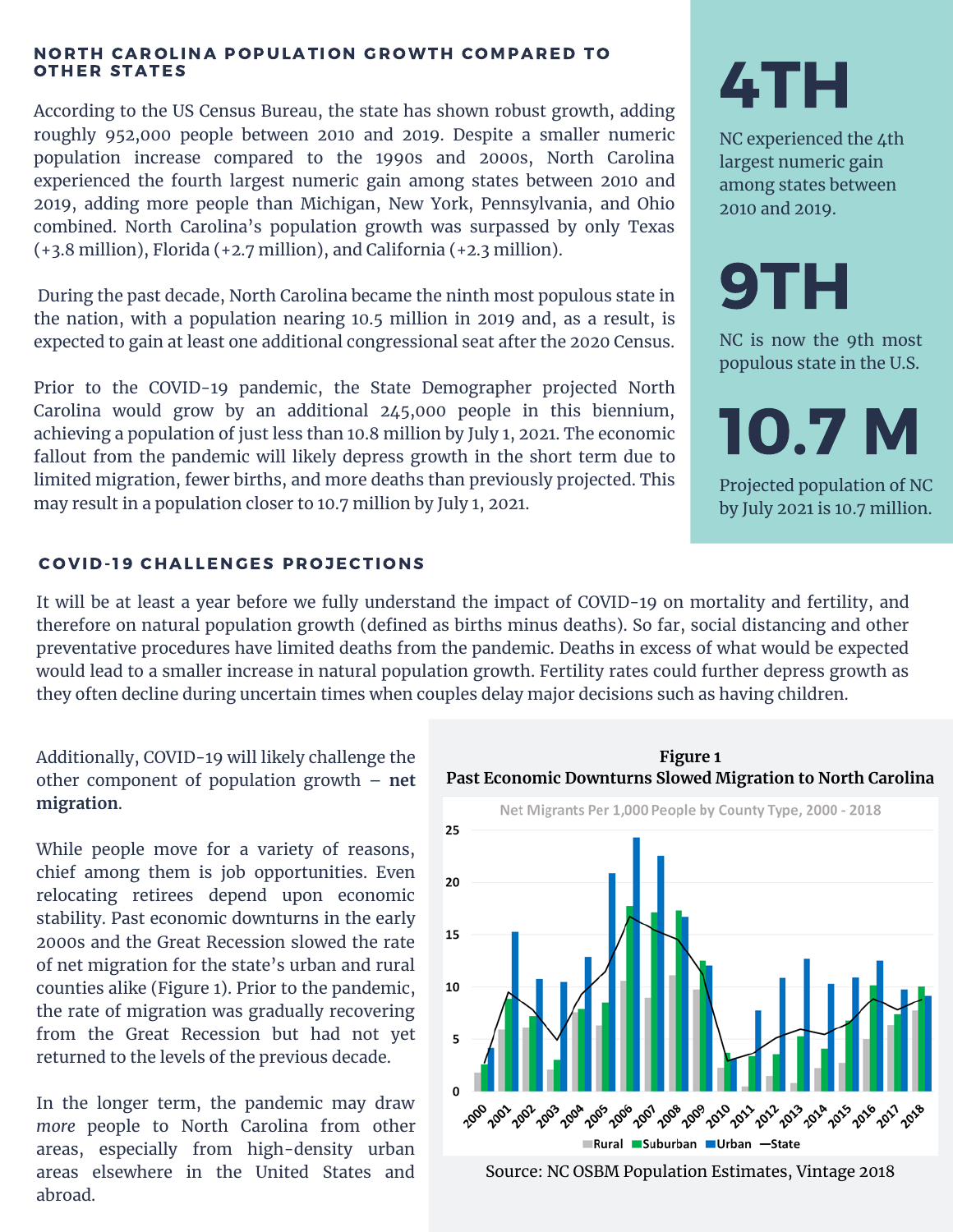#### MIGRATION REMAINS A CRITICAL COMPONENT OF RECENT & FUTURE POPULATION GROWTH

Beginning in the 1970s, migration became a more important factor in our state's population growth and since 2010, net migration accounted for 68% of the state's population growth. Three of every four of these migrants moved here from other states (the remainder having moved here from abroad). The Census Bureau estimated 639,000 more people moved to North Carolina than left between April 1, 2010 and July 1, 2019, more than any of our neighboring states. Only Florida (+1.3 million net domestic migrants) and Texas (+1.1 million net domestic migrants) had more net domestic migrants than North Carolina, and North Carolina was one of only 22 states with more people moving in from other states than those leaving (at 476,000 net domestic migrants).

The importance of net migration for population growth is projected to continue due to population aging and long-term declines in fertility rates. Between 2020 and 2030, 82% of the state's growth is projected to be derived from net migration.

Net migration accounted for 68% of population growth 2010-20

Net migration is projected to account for 82% of population growth 2020-30

# RURAL POPULATION SIGNIFICANT, BUT MOST GROWTH IS IN LARGER COUNTIES

Population growth in North Carolina's six urban counties (as defined by the NC Rural [Center](https://www.ncruralcenter.org/)) accounted for 57% of the 854,000 people added between 2010 and 2018. In fact, 38% of population growth occurred in Mecklenburg and Wake Counties alone. The 14 smaller urban regional city/suburban counties accounted for another 23% of population growth, with the remaining 80 rural counties accounting for 20% the state's population growth.

Rural areas remain important to North Carolina as 40% of the state's total population lived in rural counties in 2018.

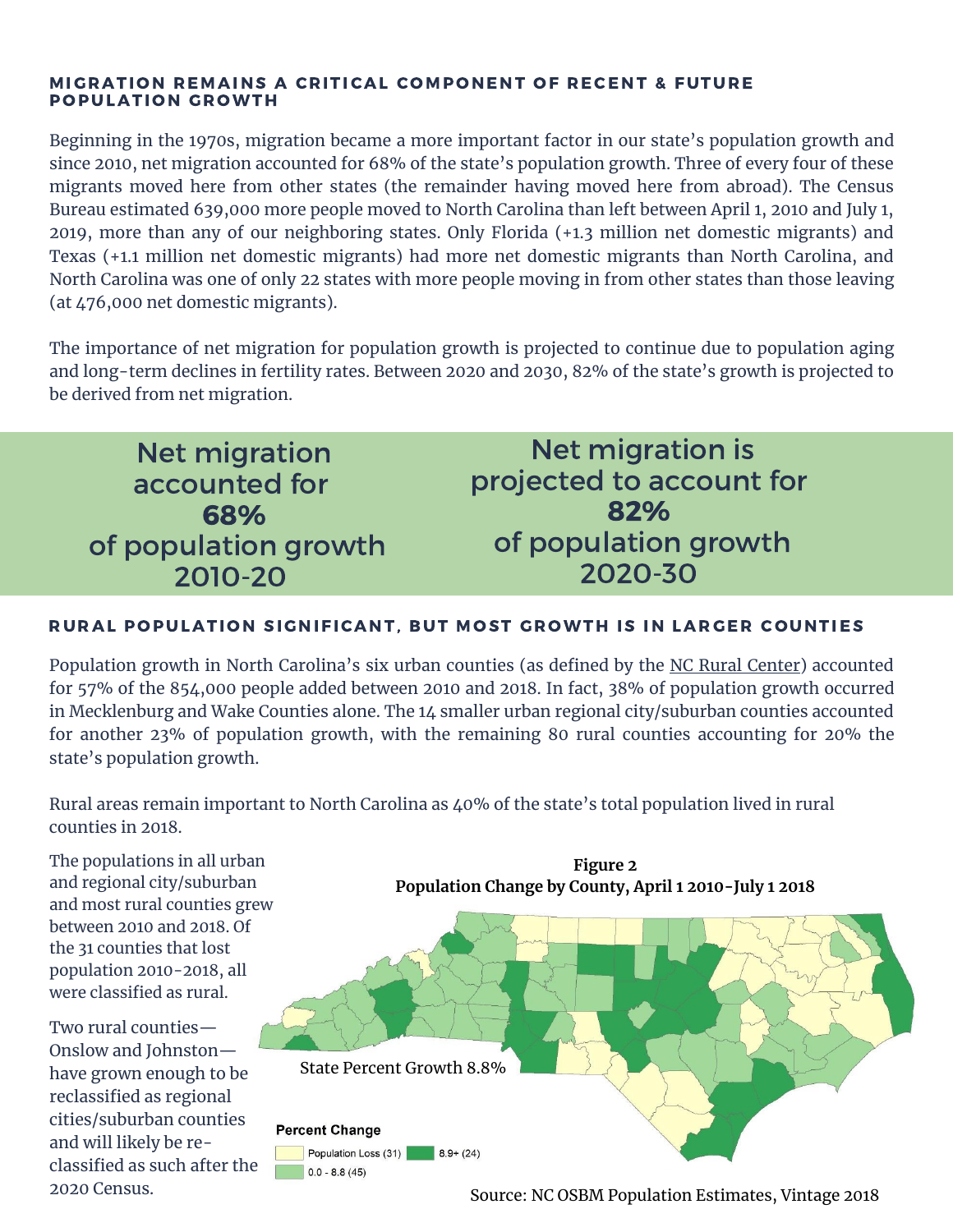### NORTH CAROLINA'S POPULATION IS AGING

By 2030, the State Demographer projects that one in five North Carolinians will be at least 65 years old, and by 2035 there will be more older adults (ages 65+) than children (ages less than 18). The State Demographer projects that between 2020 and 2030, the older adult population will increase by 576,000 people (32.1%) to 2.4 million in 2030, and the oldest adults (ages85+) will increase from 194,000 to 276,000.

The older adult population will increase more rapidly than all other age groups in all areas of North Carolina – with the fastest growth occurring in urban counties (see Figure 3). Growth in the prime working age population (25 to 54) will be much slower than older adult populations, with rural counties expecting to see the slowest growth in this age group.

Meanwhile, the childhood population will increase by only 3% in rural areas, 4% in regional city/suburban counties, and 8% in the six large, urban counties.



Source: NC OSBM Population Projections, Vintage 2019

*The older adult population will increase more rapidly than all other age groups in all areas of North Carolina*